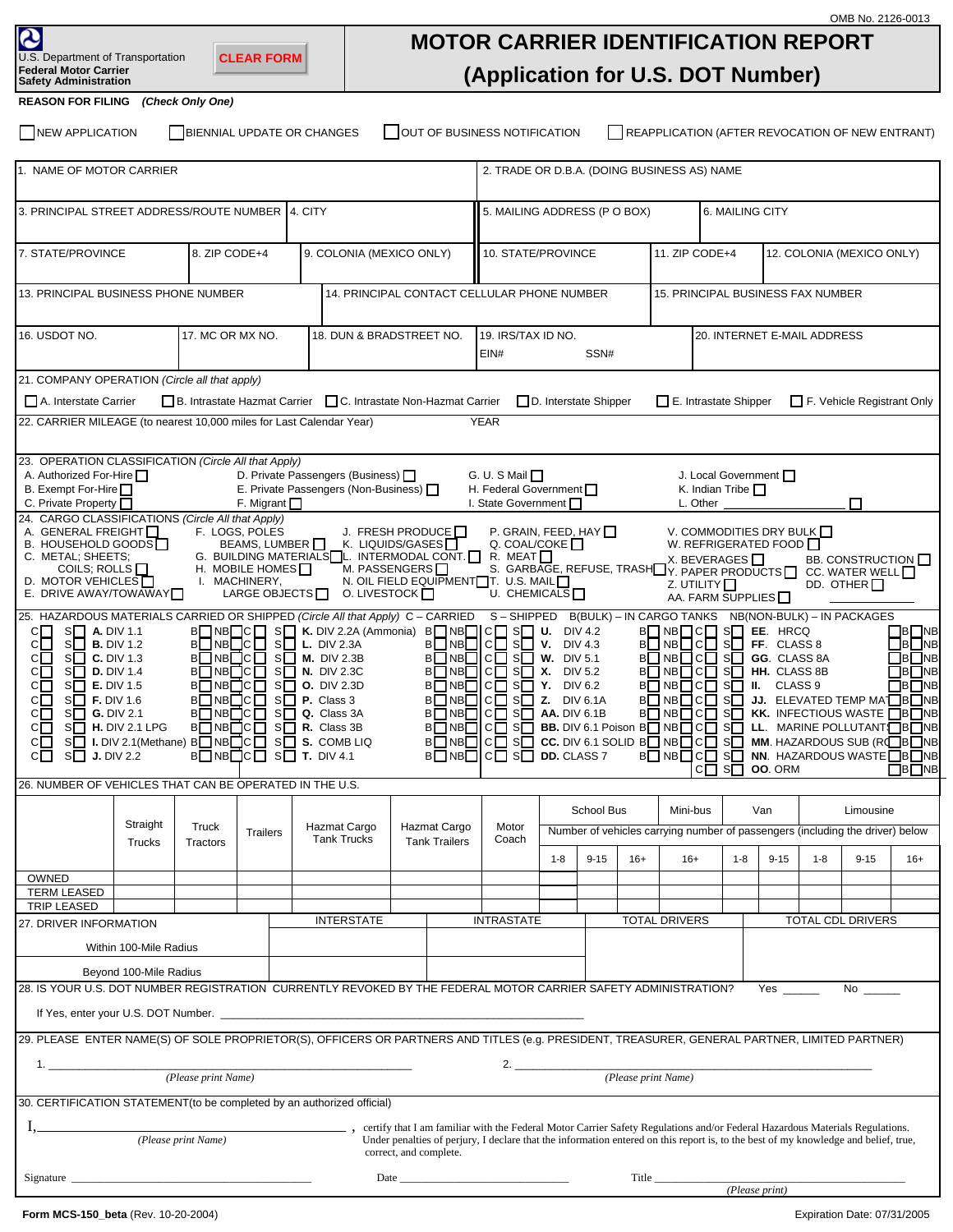### **NOTICE**

This collection of information is mandatory and is required by 49 CFR Part 385 and authorized by 49 U.S.C. 504 (1982& Supp. III 1985). The Form MCS-150, Motor Carrier Identification Report, must be filed by all motor carriers operating in interstate or foreign commerce. A new motor carrier must file Form MCS-150 before beginning operations, Exception: A motor carrier that has received notification of a safety rating from the Federal Motor Carrier Safety Administration (FMCSA) need not file the report. If you are a Hazardous materials shipper, but not a motor carrier, you are not required to file this report. This information will be used to identify motor carriers subject to the Federal Motor Carrier Safety and Hazardous Materials Regulations. Carriers may voluntarily update information using this report.

Public reporting for this collection of information is estimated to be 20 minutes per response, including the time for reviewing instructions and completing and reviewing the collection of information. All responses to this collection of information are voluntary, and will be provided confidentiality to the extent allowed by law. Not withstanding any other provision of law, no person is required to respond to nor shall a person be subject to a penalty for failure to comply with a collection of information subject to the requirements of the Paperwork Reduction Act unless that collection of information displays a current valid OMB Control Number. The valid OMB Control Number for this information collection is 2126-0013. Send comments regarding this burden estimate or any other aspect of this collection of information, including suggestions for reducing this burden to: Information Collection Clearance Officer, Federal Motor Carrier Safety Administration, MC-MBI, U.S. Department of Transportation, Washington, D.C. 20590

### NOTE:

All responses to this collection of information are mandatory in accordance with (cite law or regulation, etc), and will be provided confidentiality to the extent allowed by law.

To mail, fold the completed report so that the self addressed postage paid panel is on the outside

## **INSTRUCTIONS FOR COMPLETING THE MOTOR CARRIER IDENTIFICATION REPORT (MCS-150)**  *(Please, Print or Type All Information)*

### **Please, check the appropriate box:**

*New application* - To obtain a U.S. DOT Number to operate in interstate commerce.

*Biennial Update or changes* – To file the required MCS-150 Biennial update or to file other changes to MCS-150 information. *Out of business notification* – To notify FMCSA that you are no longer operating as a motor carrier (complete items 1-20). *Reapplication (after revocation of New Entrant)* - To reapply after your U.S. DOT number has been revoked (complete items 1-30). Use assigned U.S. DOT number for item number 16.

- 1. Enter the legal name of the business entity. (i.e., Corporation, partnership, or individual) that owns/controls the motor carrier/shipper operation.
- 2. If the business entity is operating under a name other than that in Block 1. (i.e., "trade name") enter that name. Otherwise, leave blank.
- 3. Enter the principal place of business street address where safety records are kept.
- 4. Enter the city where the principal place of business is located.
- 5. Enter the mailing address if different from the physical address, otherwise leave blank. Also, applies to #6, #10, #11 & #12.
- 6. Enter the city corresponding with the mailing address.
- 7. Enter the two-letter postal abbreviation for the State or the name of the Canadian Province/Territory or Mexican State corresponding with the physical address.
- 8. Enter the zip code + 4 number corresponding with the physical street address.
- 9. If a Mexican motor carrier or shipper, enter the Mexican "colonia" or "barrio" where the physical place of business is located.
- 10. Enter the two-letter postal abbreviation for the State or the name of the Canadian Province/Territory or Mexican State corresponding with the mailing address.
- 11. Enter the zip code + 4 number corresponding with the mailing street address.
- 12. If a Mexican motor carrier or shipper, enter the Mexican "colonia" or "barrio" where the physical place of business is located.
- 13. Enter the telephone number, including area code, of the principal place of business.
- 14. Enter Cellular phone number, including area code, of the principal place of business.
- 15. Enter the fax number, including area code, of the principal place of business.
- 16. Enter the identification number assigned to your motor carrier operation by the U.S. Department of Transportation, if known.
- 17. Enter the motor carrier "MC" or "MX" number under which the Federal Motor Carrier Safety Administration (FMCSA), or Interstate Commerce Commission (ICC) issued your operating authority, if appropriate.
- 18. Enter your Dun & Bradstreet business number (used as a secondary identifier; if you do not have one, leave blank).
- 19. Enter the employer identification number (EIN#) or social security number (SSN#) assigned to your motor carrier operation by the Internal Revenue Service.
- 20. Enter the e-mail address for the official point of contact, if you have one.
- 21. Circle the appropriate type of operation classification. You may circle either Registrant, or up to one Carrier and one Shipper Operation. • *Interstate (Carrier/Shipper)* – transportation of persons or property across State lines, including international boundaries, or wholly within one State as part of a through movement that originates or terminates in another State or country.
	- *Intrastate (Hazmat Carrier, Non-Hazmat Carrier, Shipper)* transportation of hazardous property wholly within the boundaries of a single State.
	- *Registrant* An entity who registers commercial motor vehicle with a State but does not operate as a motor carrier. For example, a company that is engaged solely in renting or leasing vehicles, or for-hire operator that always operated under the authority of another company.
- 22. Enter the carrier's total mileage to nearest 10,000 miles for the past calendar year, and the year of the mileage.
- 23. Circle appropriate classification. Circle **ALL** that apply. If "L. Other" is circled; enter the type of operation in the space provided. a. *Authorized for Hire* – transportation for compensation as common or contract carrier of property, owned by others, or passengers under the provision of the FMCSA.
	- b. *Exempt For Hire* transportation for compensation of property or passengers exempt from the economic regulation by the FMCSA.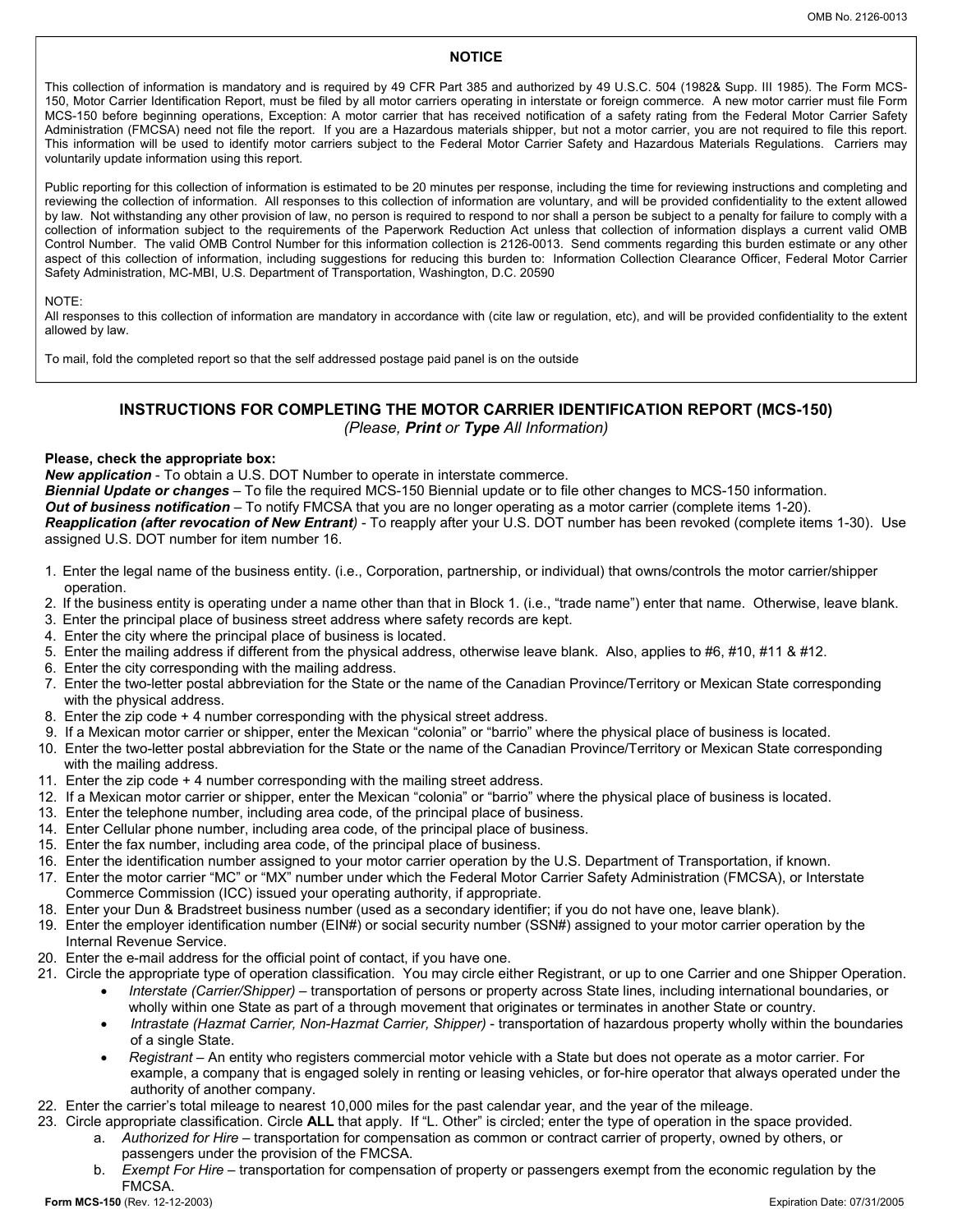- c. *Private Property* means a person who provides transportation of property by commercial motor vehicle and is not a for-hire motor carrier.
- d. *Private Passengers (Business)*  a private motor carrier engaged in the interstate transportation of passengers which is provided in the furtherance of a commercial enterprise and is not available to the public at large (e.g., bands)
- e. *Private Passengers (Non-Business)*  a private motor carrier involved in the interstate transportation of passengers that does not otherwise meet the definition of a private motor carrier of passengers.
- f. *Migrant*  interstate transportation, including a contract carrier, but not a common carrier of 3 or more migrant workers to or from their employment by any motor vehicle other than a passenger automobile or station wagon.
- g. *U.S. Mail transportation of U.S. Mail under contract with the U.S. Postal Service.*
- h. *Federal Government*  transportation of property or passengers by a U.S. Federal Government agency.
- i. *State Government* transportation of property or passengers by a U.S. State Government agency.
- j. *Local Government*  transportation of property or passengers by a local municipality.
- k. *Indian Tribe*  transportation of property or passengers by an Indian tribal government.
- l. Other transportation of property or passengers by an operation classification not described above.
- 24. Circle **all** the letters of the types of cargo you usually transport. If "Other" is circled, enter the name of the commodity in the space provided.
- 25. Circle all types of hazardous materials (HM) you transport/ship. In the columns before the HM types, circle C for a carrier of HM and S for a shipper of HM. In the columns following the HM types, circle B if the HM is transported in bulk (over 119 gallons) and NB if the HM is transported in non-bulk (119 gallons or less). The HM types correspond to the classes and divisions listed in 49 CFR 173.2. Below are clarifications for the lettered codes:

| A.               | Div 1.1 Explosives (with mass explosion hazard)                         | V.  | Div 4.3 Dangerous when wet material                                            |
|------------------|-------------------------------------------------------------------------|-----|--------------------------------------------------------------------------------|
| $\overline{B}$ . | Div 1.2 Explosives (with projection hazard)                             | W.  | Div 5.1 Oxidizer                                                               |
| C.               | Div 1.3 Explosives (with predominantly fire hazard)                     | Х.  | Div 5.2 Organic Peroxide                                                       |
| D.               | Div 1.4 Explosives (with no significant blast hazard)                   | Ÿ.  | Div 6.2 Infectious substance (Etiologic agent)                                 |
| E.               | Div 1.5 Very insensitive explosives; blasting agents                    | Z.  | Div 6.1 A (Poison Liquid which is a PIH Zone A)                                |
| F.               | Div 1.6 Extremely insensitive detonating substances                     | AA. | Div 6.1 B (Poison Liquid which is a PIH Zone B)                                |
| G.               | Div 2.1 Flammable gas                                                   | BB. | Div 6.1 Poison (Poisonous liquid with no inhalation hazard.                    |
| Η.               | Div 2.1 LPG (Liquified Petroleum Gas)                                   | CC. | Div 6.1 Solid (Meets the definition of a poisonous solid.                      |
| Τ.               | Div 2.1 Methane Gas                                                     | DD. | Class 7 Radioactive materials.                                                 |
| J.               | Div 2.2 Non-flammable compressed gas                                    | EE. | HRCQ (Highway Route Controlled Quantity of Radioactive Material)               |
| Κ.               | Div 2.2 A (Anhydrous Ammonia)                                           | FF. | Class 8 Corrosive material                                                     |
| L.               | Div 2.3 A (Poison Gas which is Poison Inhalation Hazard (PIH)<br>Zone A | GG  | Class 8 A (Corrosive liquid which is a PIH Zone A)                             |
| М.               | Div 2.3 B (Poison Gas which in PIH Zone B)                              | HH. | Class 8 B (Corrosive liquid which is a PIH Zone B)                             |
| N.               | DIV 2.3 C (Poison Gas which is PIH Zone C)                              | Ш.  | Class 9 Miscellaneous hazardous material                                       |
|                  |                                                                         |     | Elevated Temperature Material (Meets definition in 49 CFR 171.8 for            |
| O.               | DIV 2.3 D (Poison Gas which is PIH Zone D)                              | JJ. | an elevated temperature material)                                              |
| P.               | Class 3 Flammable and combustible liquid                                | KK. | Infectious Waste (Meets definition in 49 CFR 171.8 for an infectious           |
|                  |                                                                         |     | waste)                                                                         |
| Q.               | Class 3 A (Flammable liquid which is a PIH Zone A)                      | LL. | Marine Pollutants (Meets Definition in 49 CFR 171.8 for a marine<br>pollutant) |
| R.               | Class 3 B (Flammable liquid which is a PIH Zone B)                      | MM. | Hazardous Sub (RQ) (Meets definition in 49 CFR 171.8 of a reportable           |
|                  |                                                                         |     | quantity of a hazardous substance)                                             |
| S.               | Combustible Liquid (Refer to 49 CFR 173.20 (b))                         | NN. | Hazardous Waste (Meets definition in 49 CFR 171.8 of a hazardous<br>waste)     |
| T.               | Div 4.1 Flammable Solid                                                 | OO. | ORM (Meets definition in 49 CFR 171.8 of Other Regulated Material)             |
| U.               | Div 4.2 Spontaneously combustible material                              |     |                                                                                |

Note: Information on Poison Inhalation Hazards is found in column 7 of the Hazardous Materials table, (49 CFR 172.101).

- 26. Enter the total number of vehicles owned, term leased and trip leased, that are, or can be, operational the day this form is completed. Passenger vehicles are defined as:
	- *Motor coach*—a vehicle designed for long distance transportation of passengers, usually equipped with storage racks above the seats and a baggage hold beneath the passenger compartment.
	- *School Bus*—a vehicle designed and/or equipped mainly to carry primary and secondary students to and from school, usually built on a medium or large truck chassis.
	- *Mini-bus*—a motor vehicle designed or used to transport 16 or more passengers, including the driver, and typically built on a small truck chassis. A mini-bus has a smaller seating capacity than a motor coach.
	- *Van*—a small motor vehicle designed or used to transport 15 or fewer passengers, including the driver.
	- *Limousine*—a passenger vehicle usually built on a lengthened automobile chassis.
- 27. Enter the number of interstate/intrastate drivers used on an average work day. Part-time, casual, term leased, trip leased and company drivers are to be included. Also, enter the total number of drivers (Interstate/Intrastate) and the total number of drivers who have a Commercial Drivers License (CDL).
	- *Interstate*—driver transports people or property across State lines, including international boundaries, or wholly within one State as part of a through movement that originates or terminates in another State or country.
	- *Intrastate*—driver transports people or property wholly within one State.
	- *100-mile radius driver*—driver operates only within a 100 air-mile radius of the normal work reporting location.
- 28. Enter U.S. DOT Number if your U.S. DOT Number registration revoked by the Federal Motor Carrier Safety Administration (FMCSA). 29. Enter Two (2) names of sole proprietor(s), officers or partners and titles.
- 30. Print or type the name, in the space provided, of the individual authorized to sign documents on behalf of the entity listed in Block 1. That individual must sign, date, and show his or her title in the spaces provided (Certification Statement, see 49 CFR 390.19).